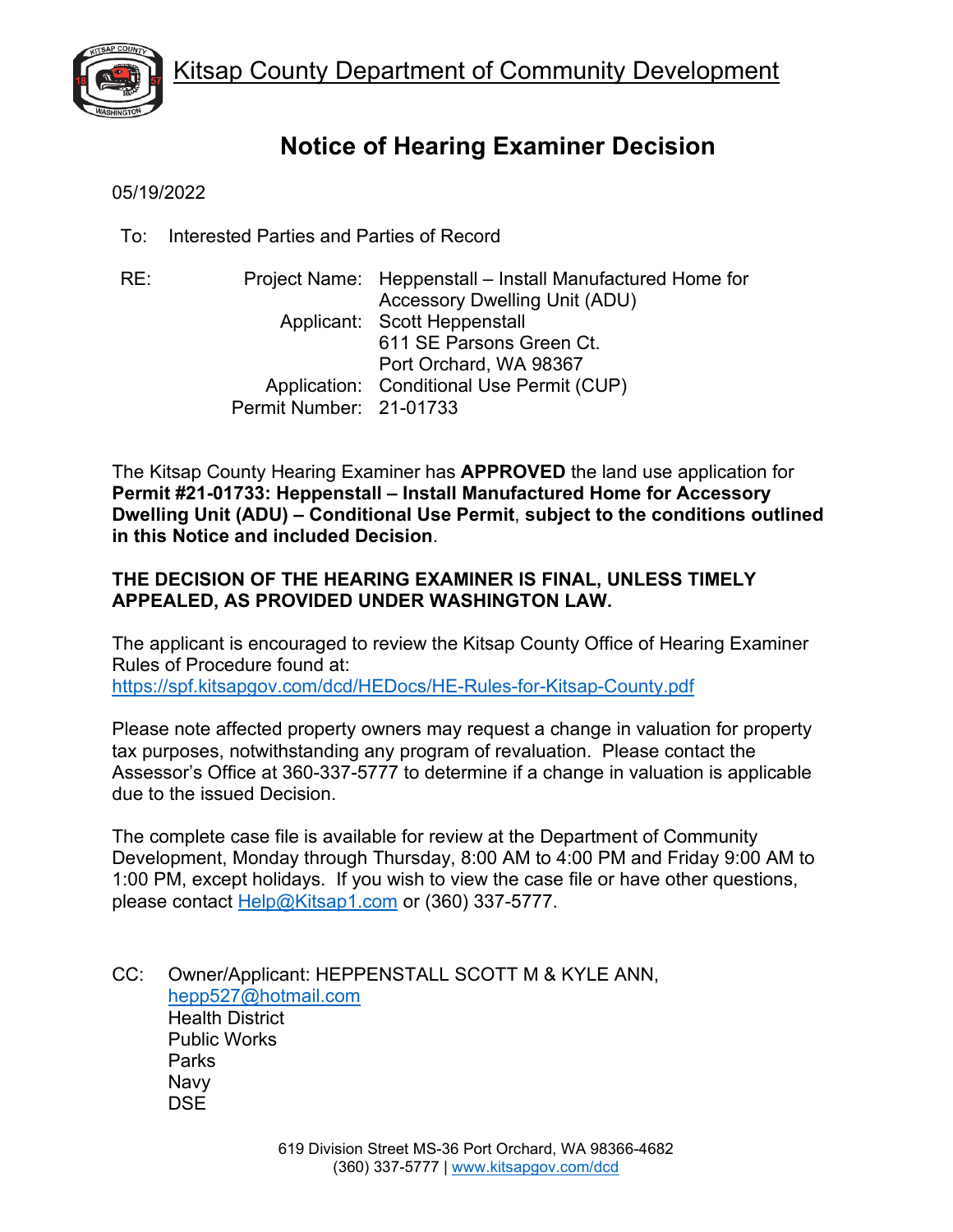South Kitsap Fire District South Kitsap School District Puget Sound Energy Water Purveyor Point No Point Treaty Council Suquamish Tribe Port Gamble S'Klallam Tribe Squaxin Island Tribe Puyallup Tribe WA Dept of Fish & Wildlife WA State Dept of Ecology-SEPA Interested Parties: None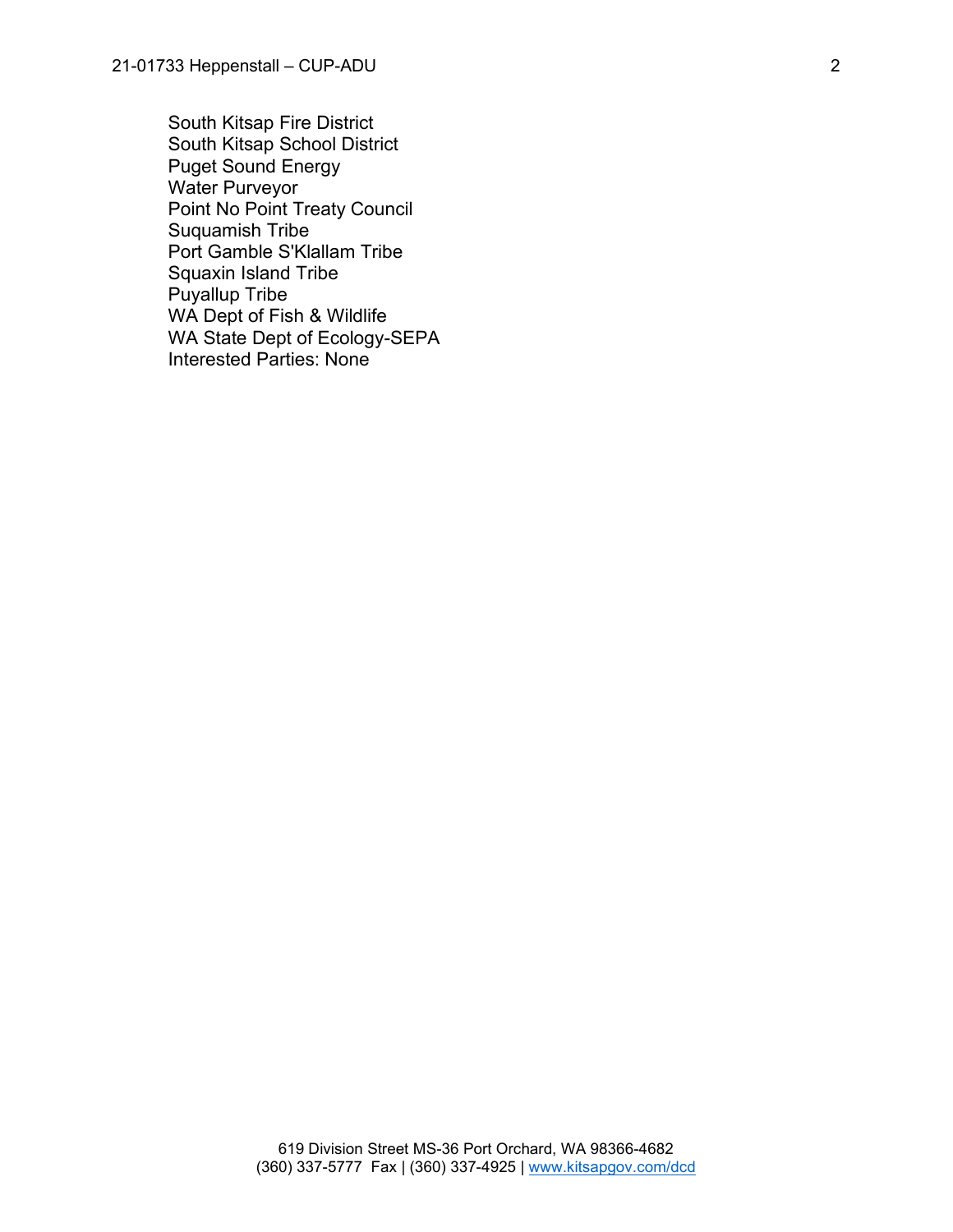# **BEFORE THE HEARING EXAMINER FOR KITSAP COUNTY**

 $\lambda$ 

) ) )

|  |  | In the Matter of the Application of |  |
|--|--|-------------------------------------|--|
|  |  |                                     |  |

For Approval of a Conditional Use Permit ) AND DECISION

 $N_{\rm O.} 21-01733$ 

**Scott Heppenstall Scott Heppenstall Heppenstall Accessory Dwelling Unit** 

) FINDINGS, CONCLUSIONS,

# **SUMMARY OF DECISION**

The request for a conditional use permit to allow the conversion of an existing 874 square foot manufactured home currently serving as a special care unit, to be utilized as an accessory dwelling unit, at 11300 Helena Trail SW, in the Port Orchard area of unincorporated Kitsap County, is **APPROVED**. Conditions are necessary to address specific impacts of the proposal.

# **SUMMARY OF RECORD**

Hearing Date:

The Hearing Examiner held an open record hearing on the request on April 28, 2022, using remote access technology. The record was left open until May 5, 2022, to allow any member of the public having difficulty connecting to the remote hearing to submit written comments in lieu of live testimony. No additional comments were submitted and, accordingly, the record closed on May 5, 2022.

Testimony: The following individuals presented testimony under oath at the open record hearing:

Jeff Smith, County Planner Scott Heppenstall, Applicant

Exhibits: The following exhibits were admitted into the record:

- 1. Staff Report, dated April 21, 2022
- 2. ADU Elevation Example Photograph, received April 23, 2021
- 3. ADU floor plan, received April 23, 2021
- 4. Site Photograph Existing Barn Structure, received April 23, 2021
- 5. Concurrency Test, received April 23, 2021
- 6. Site Photograph Detached Garage Structure, received April 23, 2021

*Findings, Conclusions, and Decision Kitsap County Hearing Examiner Heppenstall Accessory Dwelling Unit CUP No. 21-01733*

*Page 1 of 13*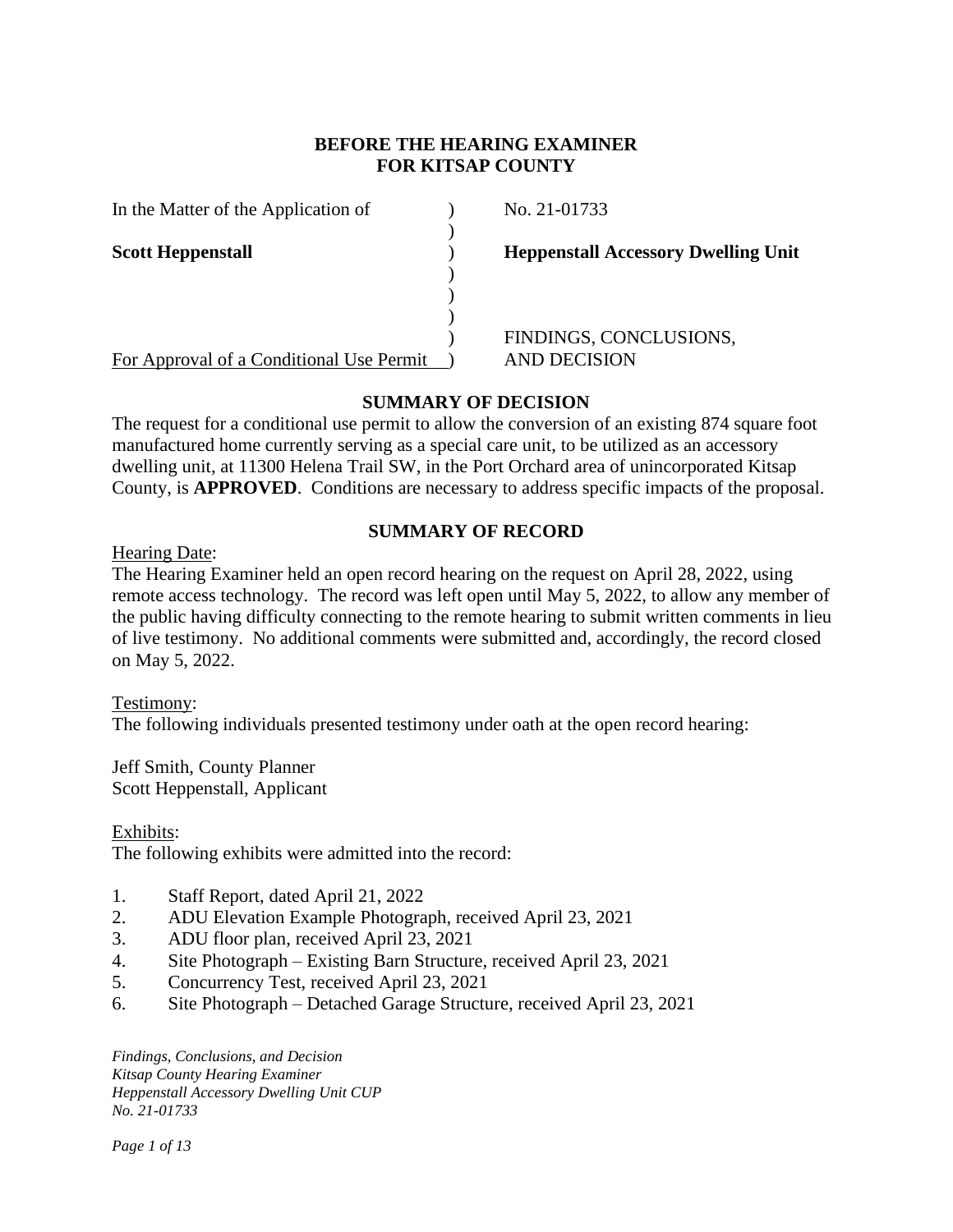- 7. Project Narrative, received April 23, 2021
- 8. Required Permit Questionnaire, received April 23, 2021
- 9. SEPA Environmental Checklist, dated March 25, 2021
- 10 Three (3) Site Photographs Single-Family Residence Front, Rear, and Side Elevations, received April 23, 2021
- 11. Single-Family Residence Floor Plan, dated March 25, 2021
- 12. Stormwater Worksheet, received April 23, 2021
- 13. Notice of Application, dated June 11, 2021
- 14. Memorandum from Taylor Brown, P.E., to Jennifer Lawrence, dated September 25, 2021
- 15. Site Plan with corrected setbacks, dated January 12, 2022
- 16. SEPA Determination of Nonsignificance, dated April 11, 2022
- 17. Notice of Public Hearing, dated April 13, 2022
- 18. Staff Presentation
- 19 Hearing Sign-in Sheet
- 20. Certification of Public Notice, dated April 25, 2022

The Hearing Examiner enters the following findings and conclusions based upon the testimony and exhibits admitted at the open record hearing:

#### **FINDINGS**

#### Application and Notice

- 1. Scott Heppenstall (Applicant) requests a conditional use permit (CUP) to allow an existing 874 square foot manufactured home that is currently used as a special care unit to be utilized as an accessory dwelling unit (ADU), on a 2.37-acre property currently developed with a 2,226 square foot single-family residence and associated driveway and septic system, as well as several associated outbuildings, including a barn structure and a detached garage. The existing special care manufactured home was installed on the property in accordance with provisions of the Kitsap County Code (KCC) allowing for special care manufactured homes with a temporary use permit. *KCC 17.105.090; KCC 17.410.042.* A portion of the existing barn would be removed to allow for an extension of the driveway to provide access to, and parking for, the proposed ADU. The existing detached garage would remain. The property is located at 11300 Helena Trail SW, in the Port Orchard area of incorporated Kitsap County.<sup>1</sup> *Exhibit 1, Staff Report, page 1; Exhibits 2 through 8; Exhibit 15.*
- 2. Kitsap County (County) determined that the application was complete on May 5, 2021. On June 11, 2021, the County provided notice of the application consistent with the requirements of Kitsap County Code (KCC) 21.04.210 by publishing notice in the County's publishing newspaper of record and by mailing or emailing notice to property

<sup>1</sup> The property is identified by Kitsap County Assessor's Tax Account No. 4747-000-023-0003. *Exhibit 1, Staff Report, page 1.*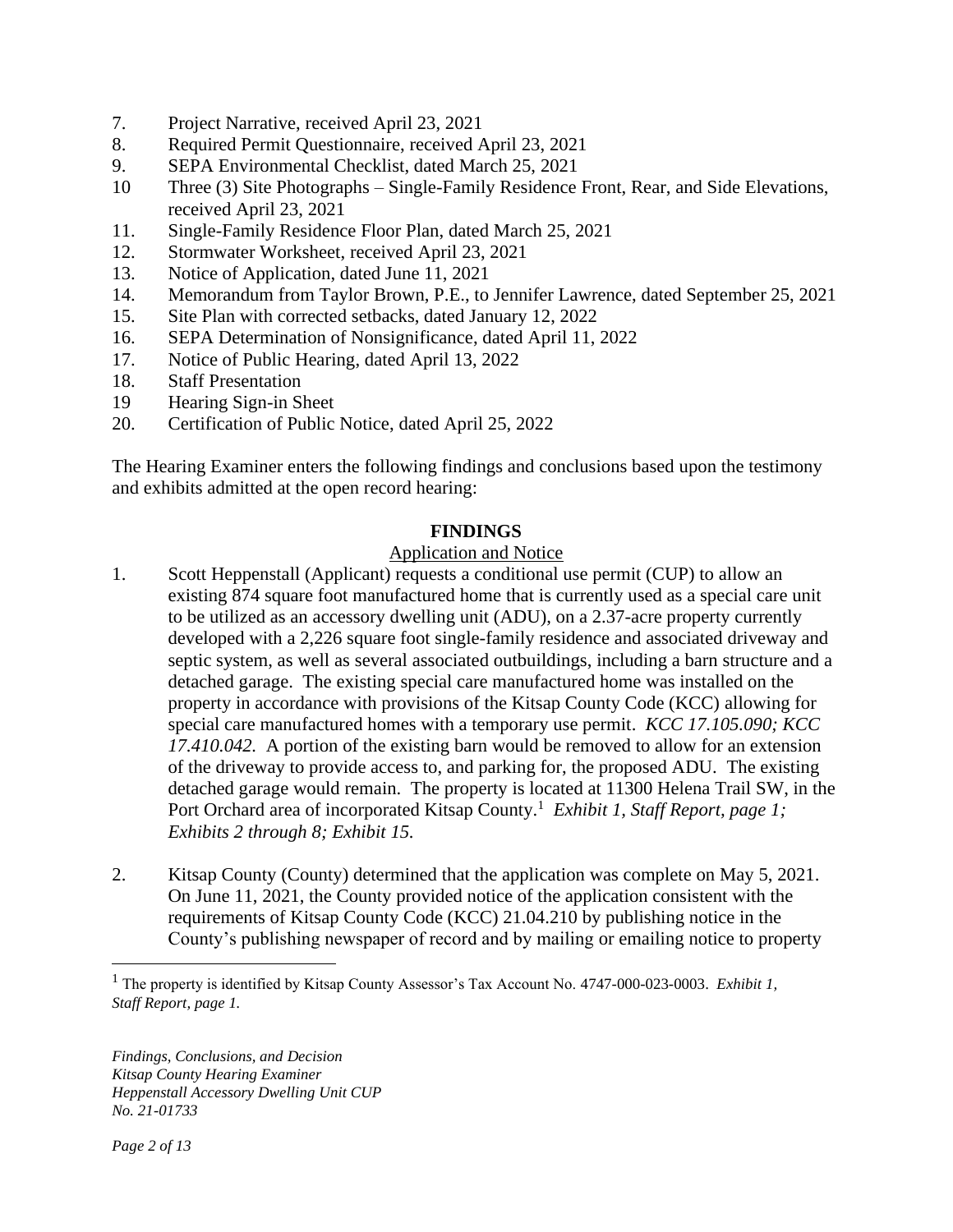owners within 800 feet of the site and to reviewing departments and agencies. The County's notice materials stated that written comments on the proposal could be submitted up until seven days before the date of the open record hearing associated with the application. On April 11, 2022, the County mailed notice of the associated open record hearing to property owners within 800 feet of the site and to interested parties and published notice in the County's publishing newspaper of record. On April 13, 2022, notice of the hearing was posted on the subject property. The County did not receive any comments on the proposal in response to its notice materials. *Exhibit 1, Staff Report, pages 1 and 6; Exhibit 13; Exhibit 17; Exhibit 19; Exhibit 20.*

#### State Environmental Policy Act

3. The County acted as lead agency and analyzed the environmental impacts of the project as required by the State Environmental Policy Act (SEPA), Chapter 43.21C Revised Code of Washington (RCW). The County consolidated notice of the SEPA review comment period with the notice of application under the optional process provided for by Washington Administrative Code (WAC) 197-11-355, with a SEPA comment deadline of June 25, 2021. The County did not receive any comments on the environmental review of the proposal. The County reviewed the Applicant's environmental checklist and other information on file and determined that the proposal would not have a probable significant adverse impact on the environment. Accordingly, the County issued a Determination of Nonsignificance (DNS) on April 11, 2022, with an appeal deadline of April 25, 2022. The DNS was not appealed. *Exhibit 1, Staff Report, page 2; Exhibit 9; Exhibit 16; Exhibit 20.*

# Comprehensive Plan and Zoning

- 4. The property and all surrounding properties are designated "Rural Residential" by the County Comprehensive Plan. County staff identified the following Comprehensive Plan policies as relevant to the proposal:
	- Limit the designed rural area to low residential densities that can be sustained by minimal infrastructure improvements, cause minimal environmental degradation, and that will not cumulatively create the future necessity or expectation of urban levels of service. [Land Use Policy 50]
	- Permit residential uses in rural areas consistent with the planned rural character of the surrounding area. [Land Use Policy 51]
	- Outside of the Type III Limited Area of More Intensive Rural Development (LAMIRD), limit development only to that which serves rural residential or resource needs and does not draw population from Urban Growth Areas. This policy is implemented through Comprehensive Plan Land Use designations, zoning designations, and zoning code provisions. [Land Use Policy 53]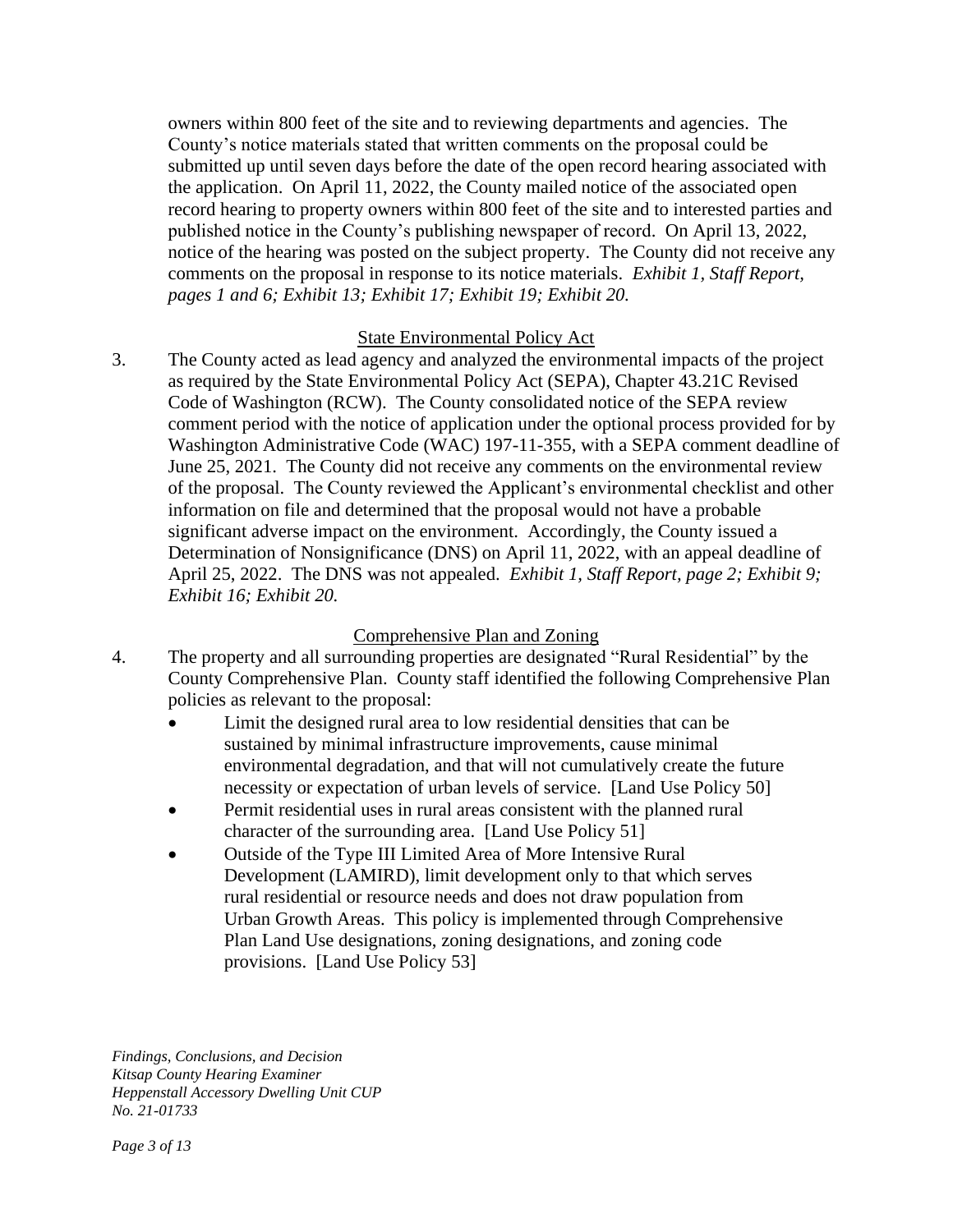- Use regulatory strategies to incentivize and provide flexibility for development of affordable and special needs housing. [Housing, Human Services Policy 5]
- Adopt regulatory changes to allow non-traditional housing types. [Housing, Human Services Policy 7]
- Promote fair housing to ensure that all residents of Kitsap County have an equal and fair opportunity to obtain safe and sanitary housing suitable to their needs and financial resources, regardless of race, religion, gender, sexual orientation, age, national origin, family status, income, disability, or other protected class. [Housing, Human Services Policy 11]
- Identify and remove regulatory barriers and limits access to or the provision of a diverse affordable housing supply. [Housing, Human Services Policy 12]
- Disperse affordable housing opportunities throughout the County. [Housing, Human Services Policy 14]

*Exhibit 1, Staff Report, pages 3 through 5.*

5. The subject property and all surrounding properties are zoned "Rural Residential" (RR). The RR zone "promotes low-density residential development consistent with rural character. It is applied to areas that are relatively unconstrained by environmentally sensitive areas or other significant landscape features. These areas are provided with limited public services." *KCC 17.130.010.* County Planner Jeff Smith explained at the hearing that the 2.37-acre property is legally nonconforming with the RR zone's current requirement for a minimum five-acre lot size. *KCC 17.420.052.* ADUs are allowed in the RR zone with a conditional use permit. *KCC 17.410.042.* ADUs in the RR zone are required to have front yard setbacks of 50 feet, and side and rear yard setbacks of 5 feet. *KCC 17.420.052.* In accordance with these requirements, the existing special care manufactured home proposed to be utilized as an ADU is set back approximately 115 feet from the front property line to the east, 145 feet from the side property line to the north, 20 feet from the side property line to the south, and 360 feet from the rear property line to the west. Additionally, ADUs are subject to the special-use provisions of KCC 17.410.060.B.3. The proposed ADU's compliance with these special-use provisions is discussed in detail below. *Exhibit 1, Staff Report, pages 2, 3, 6, and 7; Exhibit 7; Exhibit 15; Testimony of Mr. Smith.*

# Existing Property and Proposed Development

6. As noted above, the 2.37-acre property is currently developed with a 2,226 square foot single-family residence, an 874 square foot special care manufactured home proposed to be utilized as an ADU, a driveway that would be extended to provide access and parking for the proposed ADU, a septic system, and several associated outbuildings, including a barn structure and a detached garage. The western portion of the property is adjacent to a fish-bearing stream located within a ravine that is classified as a moderate erosion hazard

*Findings, Conclusions, and Decision Kitsap County Hearing Examiner Heppenstall Accessory Dwelling Unit CUP No. 21-01733*

*Page 4 of 13*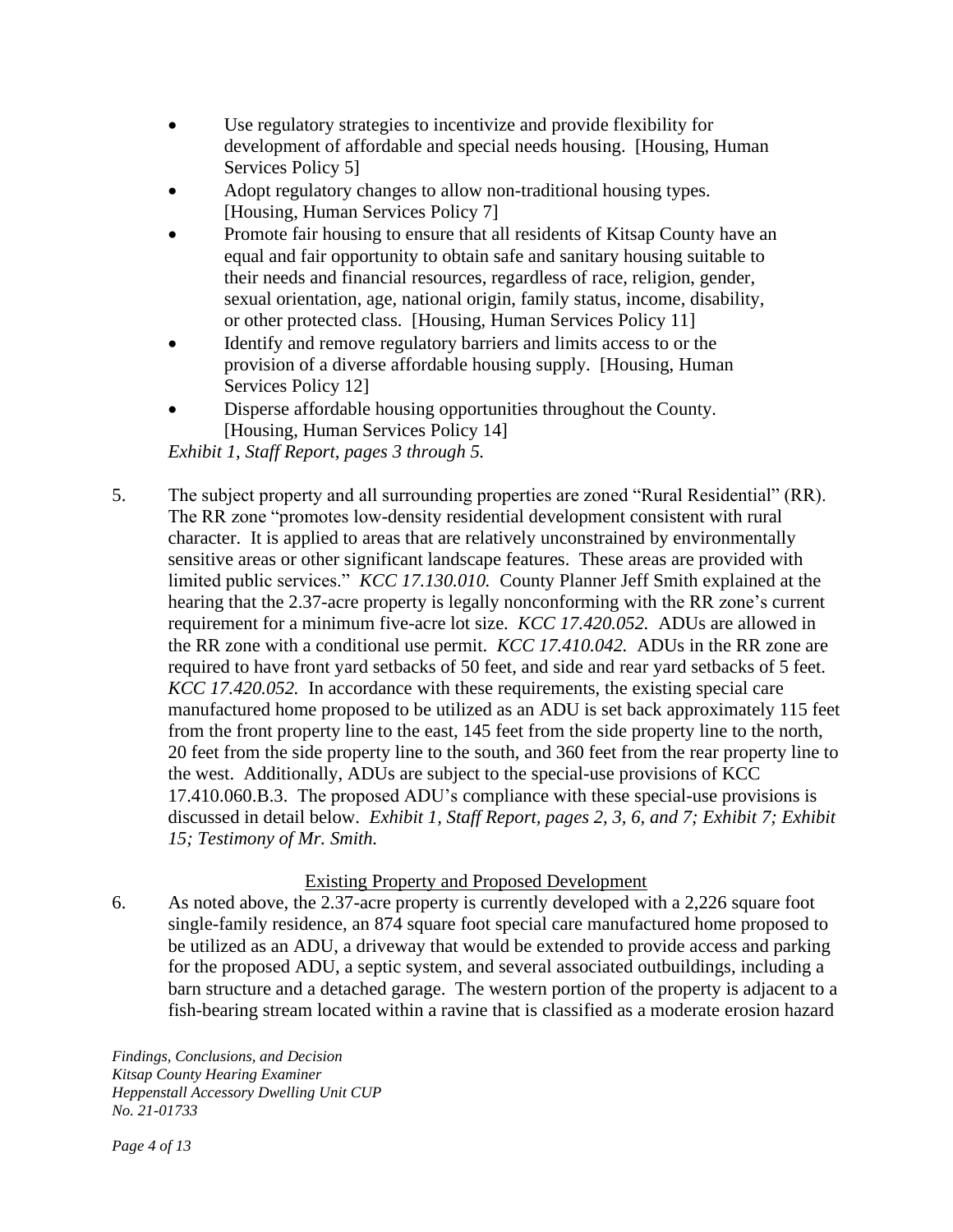area with moderate slopes. The existing development on the property, and the proposed improvements associated with converting the special care unit to an ADU are located outside of the buffers and setbacks associated with the critical areas. The manufactured home proposed to be utilized as an ADU is located approximately 146 feet from the existing primary residence and would be accessed from an extension of the existing driveway connecting to Helena Trail SW. Parking spaces would be provided next to the primary residence and the proposed ADU in accordance with the off-street parking requirements of KCC 17.490.030. The proposed ADU would be served by an on-site sewage septic system. County staff indicates that the Kitsap County Health District reviewed and approved the proposal. Water service would be provided by Washington Water Service. The ADU building permit would be evaluated to ensure compliance with fire safety requirements.

Properties to the north, south, and east of the subject property are developed with singlefamily residences. Property to the west is developed with the YMCA of Pierce County Camp. *Exhibit 1, Staff Report, pages 1 through 3, and 8 through 10; Exhibit 8; Exhibit 9; Exhibit 12; Exhibit 15.*

### Conditional Use Permit

- 7. The County zoning code makes some uses conditional in certain zoning districts. A *conditional use* is an activity specified by the zoning code "as a principal or accessory use that may be approved or denied based on consistency with specific criteria." *KCC 17.110.175.* As noted above, the Applicant requests a CUP to establish an existing special care manufactured home as an ADU, which is listed as a conditional use in the RR zoning district. *KCC 17.410.042.* ADUs in the RR zone are required to satisfy the ADU special-use provisions of KCC 17.410.060.B.3. County staff reviewed the proposal and determined that it would satisfy these provisions. The ADU special-use provisions are listed below, together with County staff's analysis (in italics):
	- a. An ADU shall be allowed as a permitted use in those areas contained within an urban growth boundary. *The subject property is not located within an urban growth boundary.*
	- b. An ADU shall be subject to a conditional use permit in those areas outside an urban growth boundary. *The subject property is located outside of the urban growth boundary. The Applicant requests approval of a CUP to allow an ADU.*
	- c. Only one ADU shall be allowed per lot. *The Applicant proposes only one ADU. There are no other ADUs present or proposed on the property.*
	- d. Owner of the property must reside in either the primary residence or the ADU. *The owner would continue to reside in the existing single-family residence on the property.*
	- e. The ADU shall not exceed 50 percent of the square footage of the habitable area of the primary residence or 900 square feet, whichever is smaller. Dimensions are determined by exterior measurements. *The existing single-family residence is*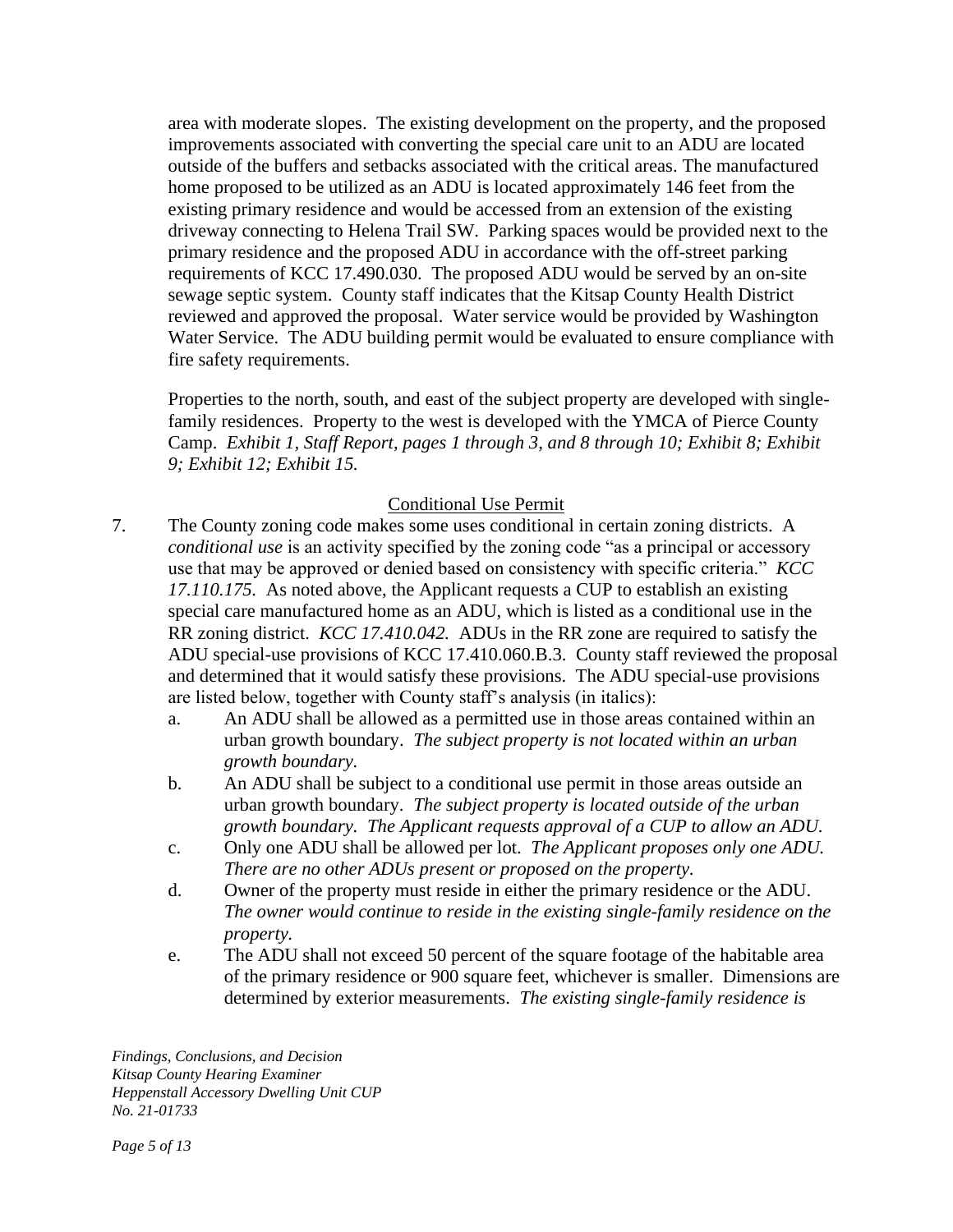*2,226 square feet. 50 percent of the home is 1,113 square feet, and, therefore, the ADU would be limited to 900 square feet (the smaller value). The proposed ADU would be 874 square feet, satisfying this requirement.* 

- f. The ADU shall be located within 150 feet of the primary residence or shall be the conversion of an existing detached structure. *The existing single-family residence and special care unit proposed to be utilized as an ADU are located approximately 146 feet apart, satisfying this requirement.*
- g. The ADU shall be designed to maintain the appearance of the primary residence. *The single-family residence and the ADU would be similar in appearance. The ADU and primary dwelling would have similar siding, windows, roofing, and paint.*
- h. All setback requirements for the zone in which the ADU would be located shall apply. *The proposed ADU would meet all setbacks required by the Rural Residential zone.*
- i. The ADU shall meet applicable health district standards for water and sewage disposal. *Kitsap Public Health District reviewed and approved the building site application on May 11, 2021.*
- j. No mobile homes or recreational vehicles shall be allowed as an ADU. *The Applicant proposes to utilize an existing manufactured home on the property as an ADU. Manufactured homes are not classified as a mobile home if manufactured after 1976.*
- k. An ADU shall use the same side street entrance as the primary residence and shall provide additional off-street parking. *The property has one access point from Helena Trail SW. The ADU and primary residence would have parking and would use the same existing access.*
- l. An ADU is not permitted on the same lot where an accessory living quarters exists. *There are no present or proposed accessory living quarters.*

*Exhibit 1, Staff Report, pages 6 through 8.*

# Testimony

8. County Planner Jeff Smith testified generally about the proposal and how it would meet the specific requirements for approval of a conditional use permit to allow an existing manufactured home on the property to be utilized as an ADU. He explained that several lots in the area, including the subject lot, are legally nonconforming with the current minimum five-acre lot size requirement for the RR zoning district. Mr. Smith noted that the 874 square foot existing manufactured home proposed to be utilized as an ADU was allowed to be installed on the property as a special care unit through the County's temporary use permit process. He described how the proposed ADU would be designed to maintain the appearance of the primary residence. Mr. Smith also detailed how the proposed ADU would satisfy all special-use provisions of KCC 17.410.060.B.3. He noted that none of the existing outbuildings on the property, including the barn structure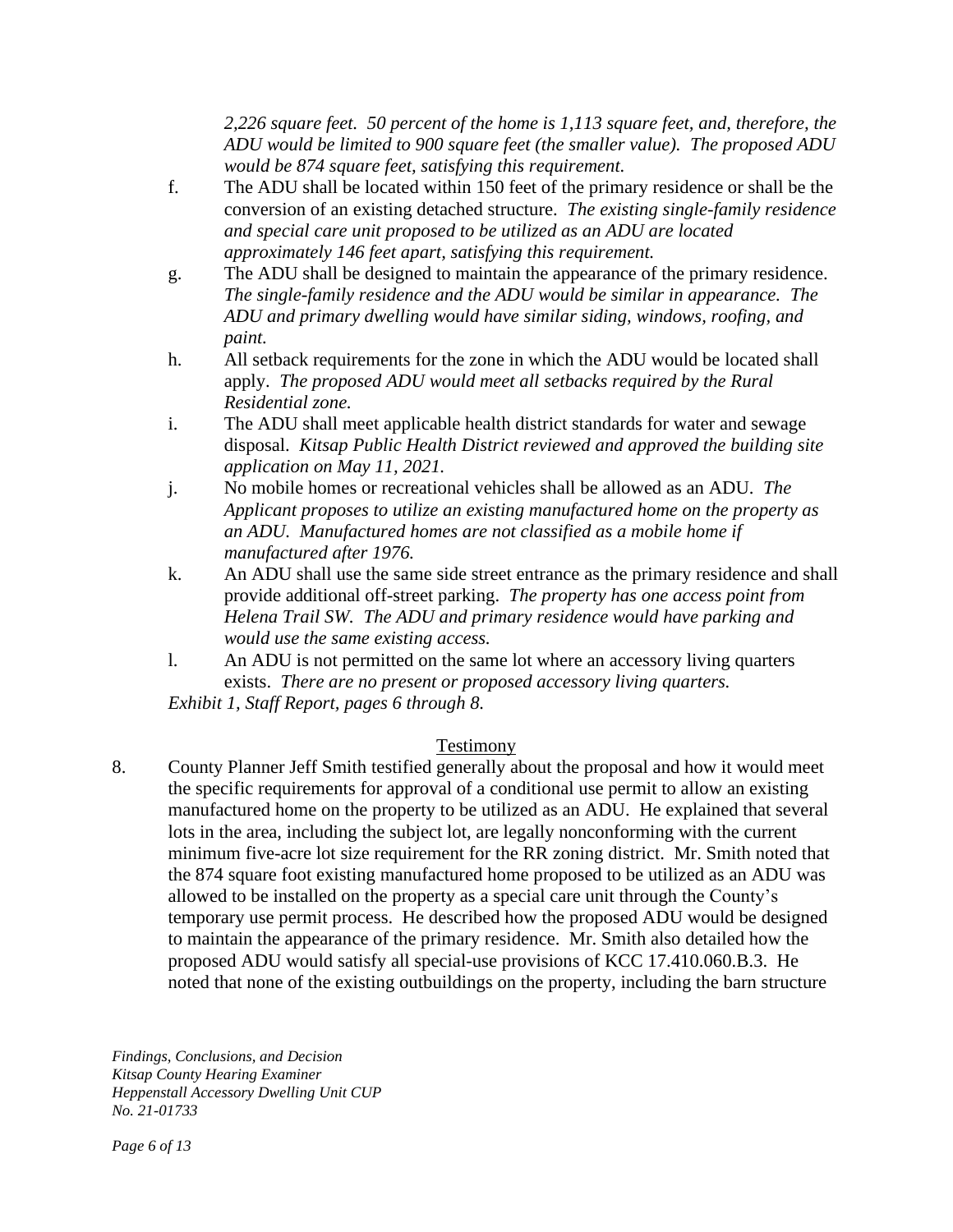and detached garage, are currently being used, or would be used, as an ADU. *Testimony of Mr. Smith.*

9. Applicant Scott Heppenstall testified that he agrees with County staff's analysis of the CUP request, as detailed in the staff report and Mr. Smith's testimony. *Testimony of Mr. Heppenstall.*

## Staff Recommendation

10. Mr. Smith testified that County staff recommends approval of the application, with conditions. Mr. Heppenstall testified that he understands and would comply with County staff's recommended conditions. *Exhibit 1, Staff Report, pages 10 through 12; Testimony of Mr. Smith; Testimony of Mr. Heppenstall.*

### **CONCLUSIONS**

#### **Jurisdiction**

The Hearing Examiner has jurisdiction to hear and decide requests for a conditional use permit. *KCC 2.10.070; KCC 17.550.020.*

#### Criteria for Review

The Hearing Examiner may approve, approve with conditions, or deny a conditional use permit. Approval or approval with conditions may be granted by the Hearing Examiner only when all the following criteria are met:

- 1. The proposal is consistent with the Comprehensive Plan;
- 2. The proposal complies with applicable requirements of [the zoning code];
- 3. The proposal will not be materially detrimental to existing or future uses or property in the immediate vicinity; and
- 4. The proposal is compatible with and incorporates specific features, conditions, or revisions that ensure it responds appropriately to the existing character, appearance, quality or development, and physical characteristics of the subject property and the immediate vicinity.

#### *KCC 17.550.030.A.*

As a condition of CUP approval, the Hearing Examiner may:

- 1. Increase requirements in the standards, criteria, or policies established by [the zoning code];
- 2. Stipulate the exact location as a means of minimizing hazards to life, limb, property damage, erosion, landslides, or traffic;
- 3. Require structural features or equipment essential to serve the same purpose set forth in Chapter 17.420;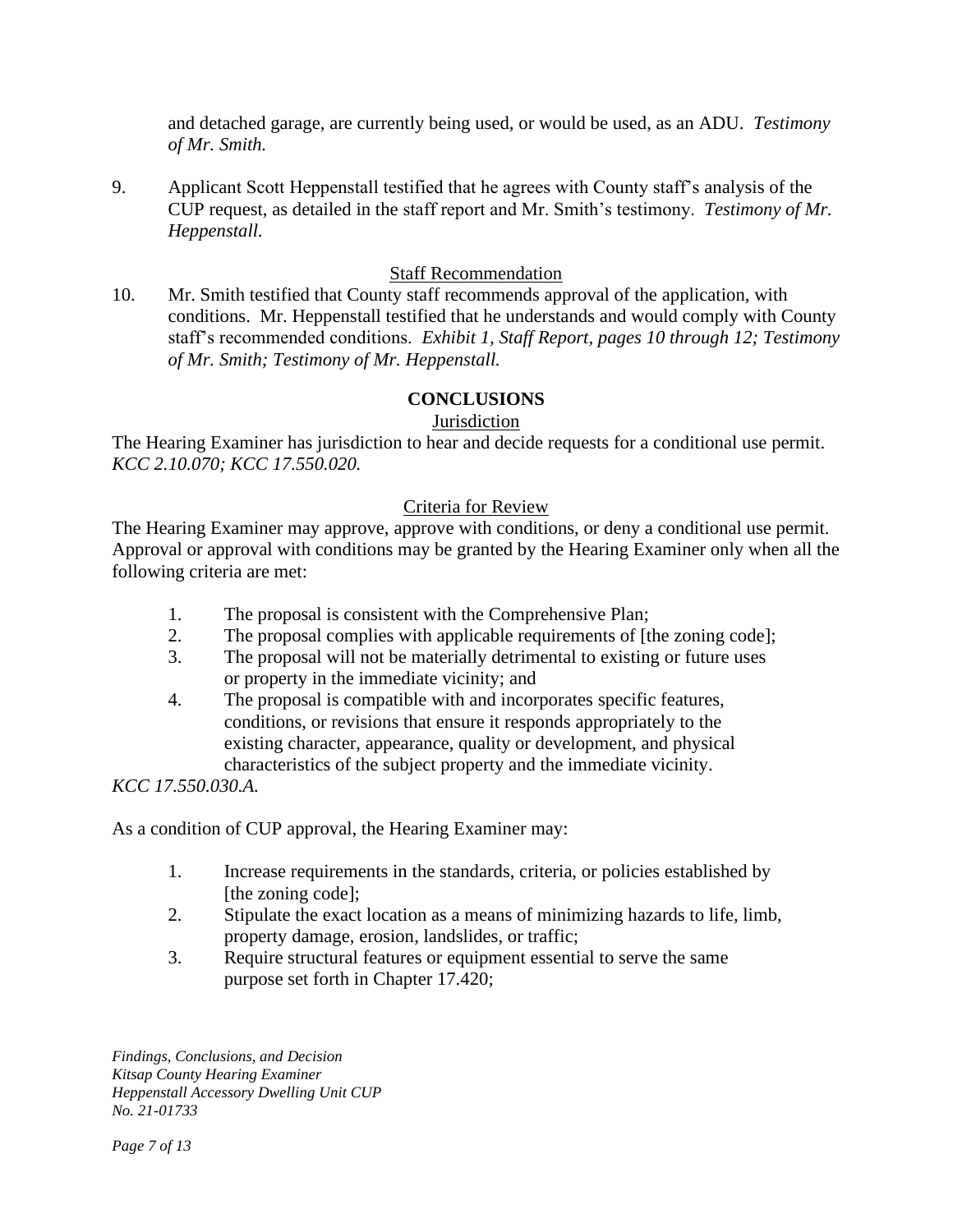- 4. Include requirements to improve compatibility with other uses permitted in the same zone, protecting them from nuisance generating features in matters of noise, odors, air pollution, wastes, vibration, traffic, physical hazards, and similar matters. The hearing examiner may not, in connection with action on a conditional use permit, reduce the requirements specified by [the zoning code] as pertaining to any use nor otherwise reduce the requirements of [the zoning code] in matters for which a variance is the remedy provided;
- 5. Assure that the degree of compatibility with the purpose of [the zoning code] shall be maintained with respect to the particular use on the particular site and in consideration of other existing and potential uses, within the general area in which the use is proposed to be located;
- 6. Recognize and compensate for variations and degree of technological processes and equipment as related to the factors of noise, smoke, dust, fumes, vibration, odors, and hazard or public need;
- 7. Require the posting of construction and maintenance bonds or other security sufficient to secure to the county the estimated cost of construction and/or installation and maintenance of required improvements; and
- 8. Impose any requirement that will protect the public health, safety, and welfare.

# *KCC 17.550.030.B.*

"If the approval criteria are not met or conditions cannot be imposed to ensure compliance with the approval criteria, the conditional use permit shall be denied." *KCC 17.550.030.C.*

In addition to the criteria listed above, ADUs are subject to the following special-use provisions of KCC 17.410.060.B.3:

- a. An ADU shall be allowed as a permitted use in those areas contained within an urban growth boundary;
- b. An ADU shall be subject to a conditional use permit in those areas outside an urban growth boundary;
- c. Only one ADU shall be allowed per lot;
- d. Owner of the property must reside in either the primary residence or the ADU;
- e. The ADU shall not exceed fifty percent of the square footage of the habitable area of primary residence or nine hundred square feet, whichever is smaller. Dimensions are determined by exterior measurements.
- f. The ADU shall be located within one hundred fifty feet of the primary residence or shall be the conversion of an existing detached structure (e.g., garage);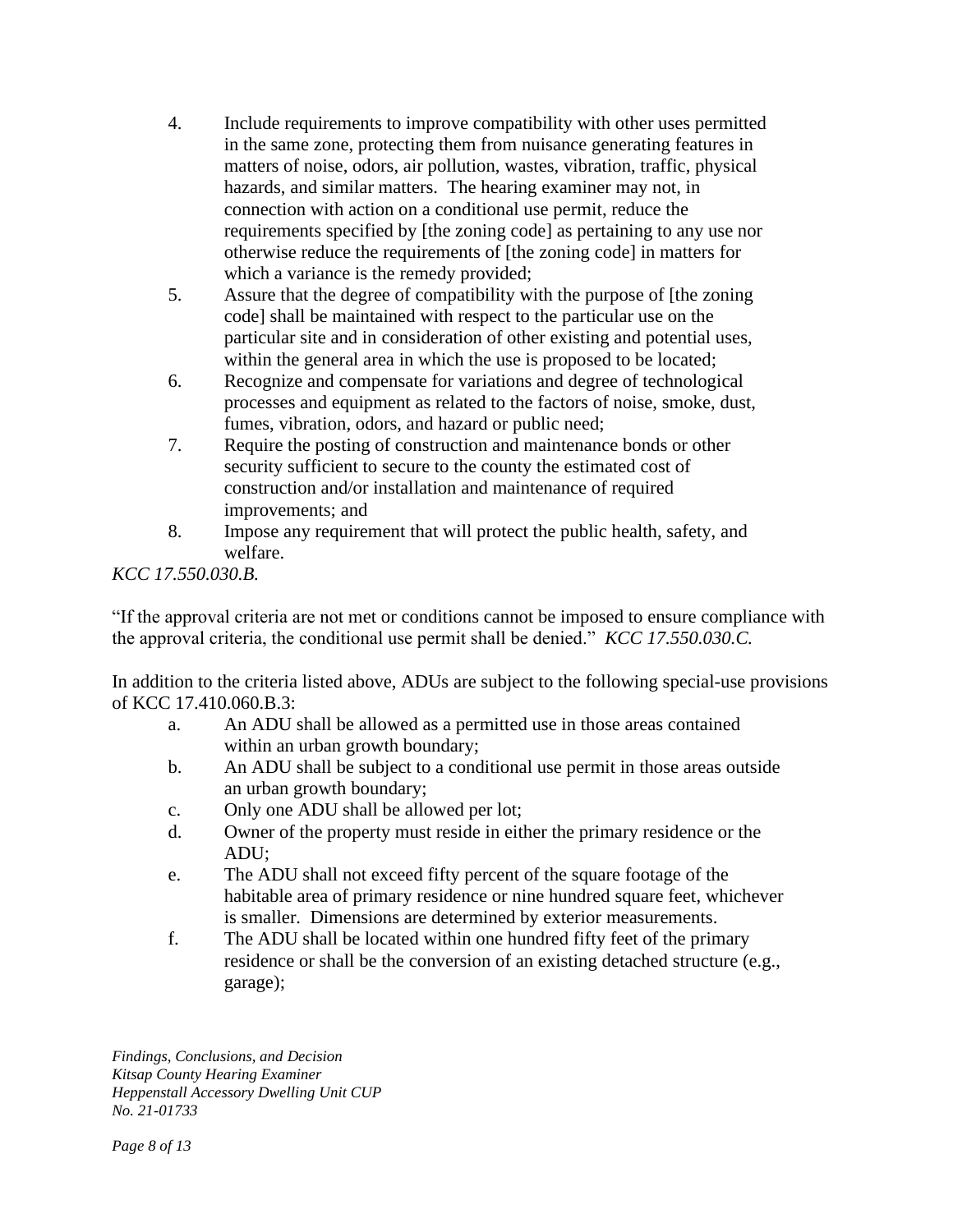- g. The ADU shall be designed to maintain the appearance of the primary residence;
- h. All setback requirements for the zone in which the ADU is located shall apply;
- i. The ADU shall meet the applicable health district standards for water and sewage disposal;
- j. No mobile homes or recreational vehicles shall be allowed as an ADU;
- k. An ADU shall use the same side-street entrance as the primary residence and shall provide additional off-street parking; and
- l. An ADU is not permitted on the same lot where an accessory living quarters exists.

The criteria for review adopted by the Kitsap County Board of Commissioners are designed to implement the requirement of Chapter 36.70B RCW to enact the Growth Management Act. In particular, RCW 36.70B.040 mandates that local jurisdictions review proposed development to ensure consistency with County development regulations, considering the type of land use, the level of development, infrastructure, and the characteristics of development. *RCW 36.70B.040*.

# Conclusion Based on Findings

- **1. With conditions, the proposed ADU would be consistent with the special-use provisions of KCC 17.410.060.B.3.** The existing special care manufactured home proposed as an ADU is located within the Rural Residential (RR) zoning district, outside the boundary of an urban growth area, and would therefore be allowed with a conditional use permit. The Applicant requests a CUP for only one ADU, and there are no other ADUs, accessory living quarters, mobile homes, or recreational vehicles currently located or proposed to be located on the property. The Applicant would continue to reside in the existing 2,226 square foot single-family residence on the property. The manufactured home measures 874 square feet, which is less than the 900 square foot maximum permitted for an ADU associated with a 2,226 square foot primary residence. The existing manufactured home proposed as an ADU is sited approximately 146 feet from the existing single-family residence and would maintain the appearance of the singlefamily residence by incorporating similar siding, windows, roofing, and paint. The proposed ADU would meet all applicable setback requirements for the RR zone and would utilize the existing driveway serving the single-family residence, which would be extended to provide access to and parking for the ADU. Washington Water Service would provide water to both units. The Kitsap County Health District has reviewed and approved the proposal. Conditions, as detailed below, are necessary to mitigate project impacts and to ensure compliance with applicable statutes, ordinances, and regulations. *Findings 1 – 10.*
- **2. With conditions, the proposed project would meet the criteria for CUP approval under KCC 17.550.030.A.** The County provided reasonable notice and opportunity to

*Findings, Conclusions, and Decision Kitsap County Hearing Examiner Heppenstall Accessory Dwelling Unit CUP No. 21-01733*

*Page 9 of 13*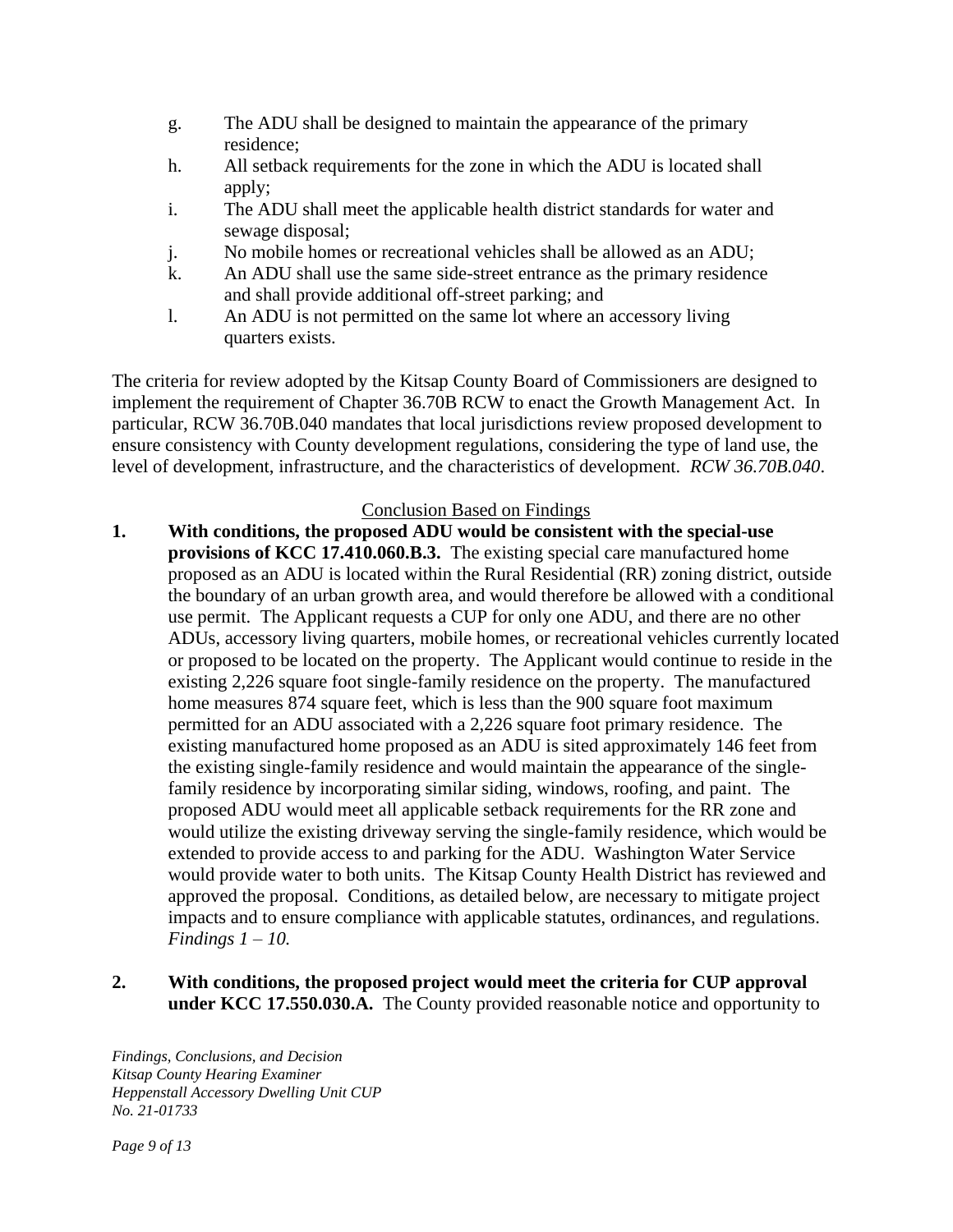comment on the proposal. The County did not receive any comments on the proposal in response to its notice materials. The County analyzed the environmental impacts of the proposal, determined that the proposed use would not have a probable significant adverse impact on the environment, and issued a Determination of Nonsignificance on April 11, 2022, which was not appealed. The proposed ADU would be consistent with the County Comprehensive Plan policies that permit low-density residential uses in rural areas and generally encourage diverse, affordable housing options suitable to meet the needs of county residents. The Kitsap County Public Health District reviewed and approved the proposal. As conditioned, the proposed ADU would comply with all applicable provisions of the County zoning code, including setback requirements for the RR zone and the specific ADU special-use provisions of KCC 17.410.060.B.3. The project's compliance with these special-use provisions would ensure that the project would not be materially detrimental to other uses or property in the vicinity and would be compatible with the existing character of the subject property and property in the vicinity. Conditions, as detailed below, are necessary to mitigate project impacts and to ensure compliance with relevant federal, state, and local statutes, ordinances, and regulations. *Findings 1 – 10.*

#### **DECISION**

Based on the preceding findings and conclusions, the request for a conditional use permit to allow an existing 874 square foot manufactured home currently serving as a special care unit to be utilized as an accessory dwelling unit to an existing 2,226 single-family residence, located at 11300 Helena Trail SW, in the Port Orchard area of unincorporated Kitsap County, is **APPROVED,** subject to the following conditions:<sup>2</sup>

- 1. All required permits shall be obtained prior to commencement of land clearing, construction and/or occupancy.
- 2. The ADU is subject to the payment of impact fees. Impact fees must be paid at time of permit issuance, or if deferred, must be paid prior to final inspection. No certificate of occupancy will be granted until all impact fees are paid.
- 3. Any proposed modification (not including cosmetic work such as painting, papering and similar finish work), remodel or expansion of the accessory dwelling unit (ADU) building, regardless of whether a building permit is required, shall be reviewed by the Department of Community Development and granted approval prior to such modification, expansion, construction and/or issuance of a building permit.
- 4. Only one ADU shall be permitted on the subject property.

 $2$  This decision includes conditions designed to mitigate impacts of this proposed project and to meet requirements of the County code.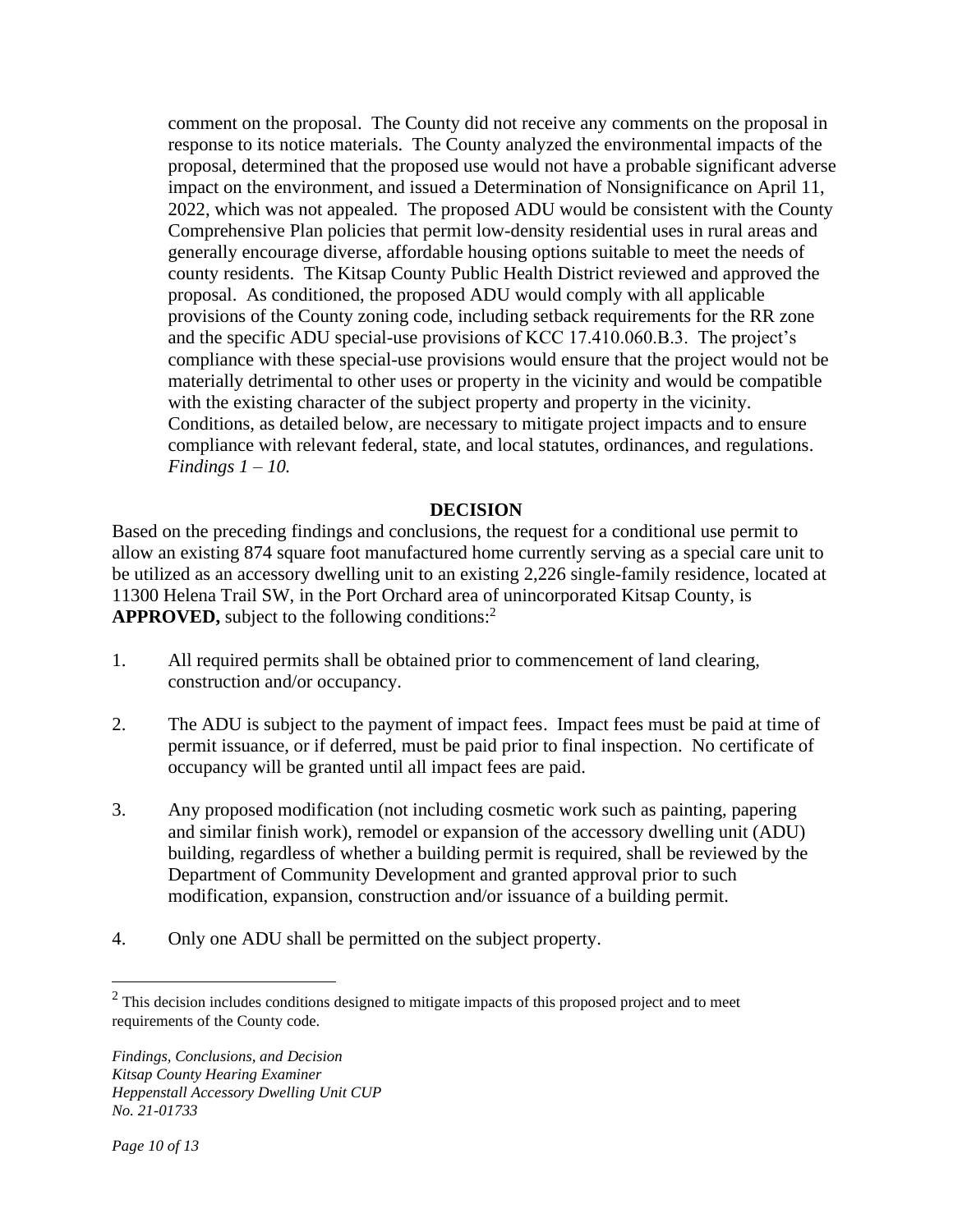- 5. The owner of the property must reside in either the primary residence or the ADU and only one of the structures may be rented at any one time.
- 6. The ADU's habitable area shall not exceed 50% of the primary residence or 900 sf, whichever is smaller. The proposed size of the ADU is 874 square feet (Exhibit 8).
- 7. The ADU shall be located within 150 feet of the primary residence.
- 8. The ADU shall be designed to maintain the appearance of the primary residence.
- 9. This permit shall comply with all Kitsap Public Health District regulations and conditions of approval.
- 10. No mobile home or recreational vehicle shall be allowed as an ADU.
- 11. The ADU shall use the same side street entrance as the primary residence and shall provide one additional off-street parking space.
- 12. An accessory living quarters (ALQ) or guest house (GH) is not permitted on the same lot unless the ADU is removed or converted and the ALQ or GH complies with all requirements imposed by the Kitsap County Code (KCC).
- 13. A property with a primary residence and an accessory dwelling unit ADU cannot be segregated to create two separate legal lots unless it complies with all subdivision, zoning and density requirements in place at the time of a complete subdivision application.
- 14. The ADU cannot be sold separately from the primary residence unless it has legally been segregated onto its own lot.
- 15. The recipient of any conditional use permit shall file a Notice of Land Use Binder with the County auditor prior to any of the following: initiation of any further site work, issuance of any development/construction permits by the County, or occupancy/use of the subject property or buildings thereon for the use or activity authorized. The Notice of Land Use Binder shall serve both as an acknowledgment of an agreement to abide by the terms and conditions of the conditional use permit and as a notice to prospective purchasers of the existence of the permit. The Binder shall be prepared and recorded by the Department at the Applicant's expense.
- 16. The uses of the subject property are limited to the uses proposed by the Applicant and any other uses will be subject to further review pursuant to the requirements of the

*Findings, Conclusions, and Decision Kitsap County Hearing Examiner Heppenstall Accessory Dwelling Unit CUP No. 21-01733*

*Page 11 of 13*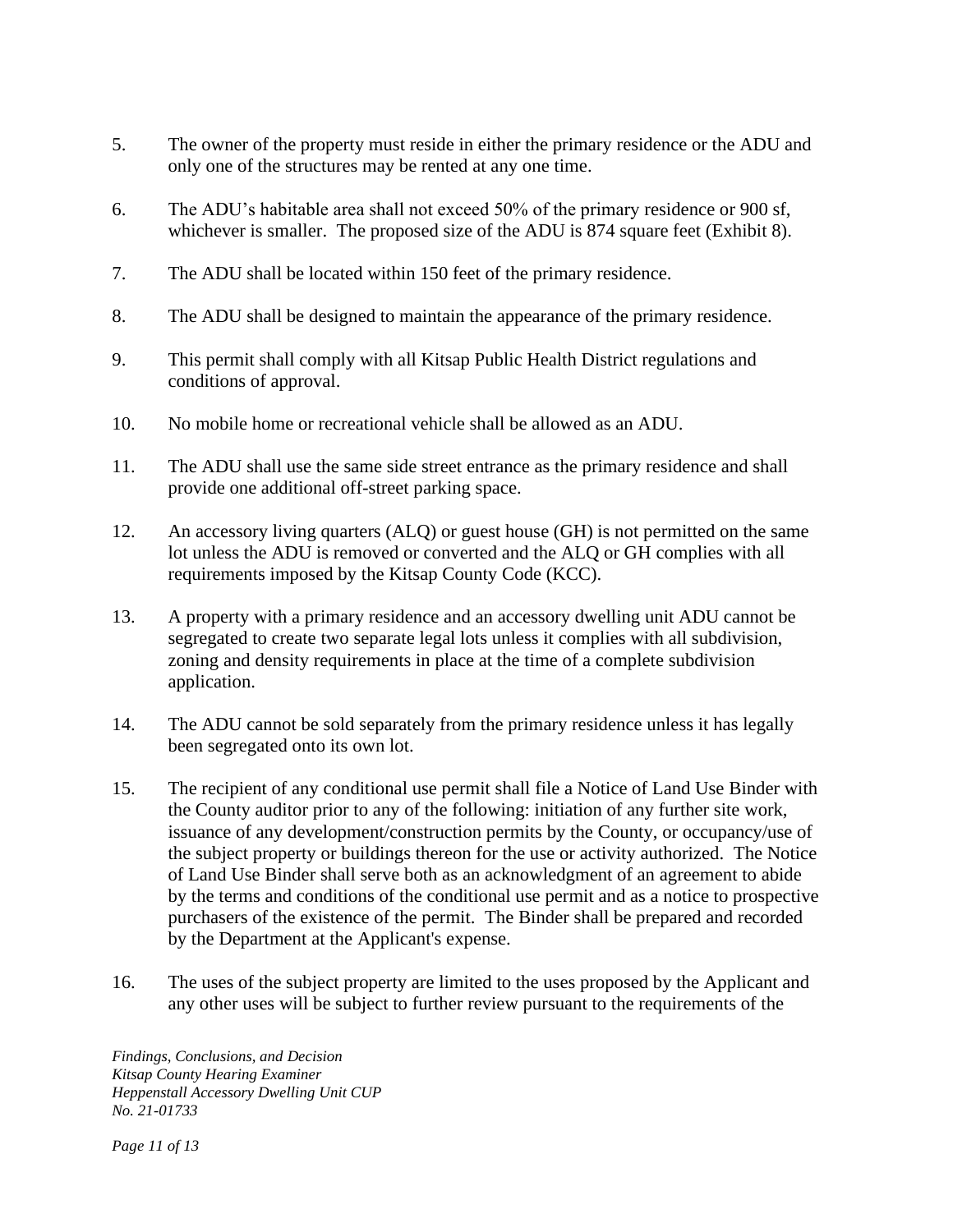Kitsap County Code. Unless in conflict with the conditions stated and/or any regulations, all terms and specifications of the application shall be binding conditions of approval. Approval of this project shall not, and is not, to be construed as approval for more extensive or other utilization of the subject property.

- 17. The authorization granted herein is subject to all applicable federal, state, and local laws, regulations, and ordinances. Compliance with such laws, regulations, and ordinances is a condition to the approvals granted and is a continuing requirement of such approvals. By accepting this/these approvals, the Applicant represents that the development and activities allowed will comply with such laws, regulations, and ordinances. If, during the term of the approval granted, the development and activities permitted do not comply with such laws, regulations, or ordinances, the Applicant agrees to promptly bring such development or activities into compliance.
- 18. This decision is based upon representations made and exhibits contained in the project application 21-01773 Heppenstall ADU CUP. Any change(s) or deviation(s) in such plans, proposals, or conditions of approval imposed shall be subject to further review and approval of the County and potentially the Hearing Examiner.
- 19. This Conditional Use Permit approval shall automatically become void if no development permit application is accepted as complete by the Department of Community Development within four years of the Notice of Decision date or the resolution of any appeals.
- 20. Any violation of the conditions of approval shall be grounds to initiate revocation of this Conditional Use Permit.
- 21. New and/or replaced hard surfaces do not exceed the 2,000 square foot threshold; nor does the project exceed 7,000 square feet of disturbed area. While a formal plan is not required, the Applicant must consider all elements required of a stormwater pollution prevention plan and make allowances for managing erosion and sediment discharge on site. Per KCC Title 12, if the project exceeds either of the thresholds noted above, then additional review for stormwater management will be required.
- 22. If the project proposal is modified from that shown on the submitted site plan accepted for review November 3, 2021, Development Services and Engineering will require additional review and potentially new conditions.
- 23. Subject to the conditions of the Geotechnical report associated with this permit and on file at the Department of Community Development.
- 24. A non-clearing native vegetation buffer shall be maintained from the toe of the slope to

*Findings, Conclusions, and Decision Kitsap County Hearing Examiner Heppenstall Accessory Dwelling Unit CUP No. 21-01733*

*Page 12 of 13*